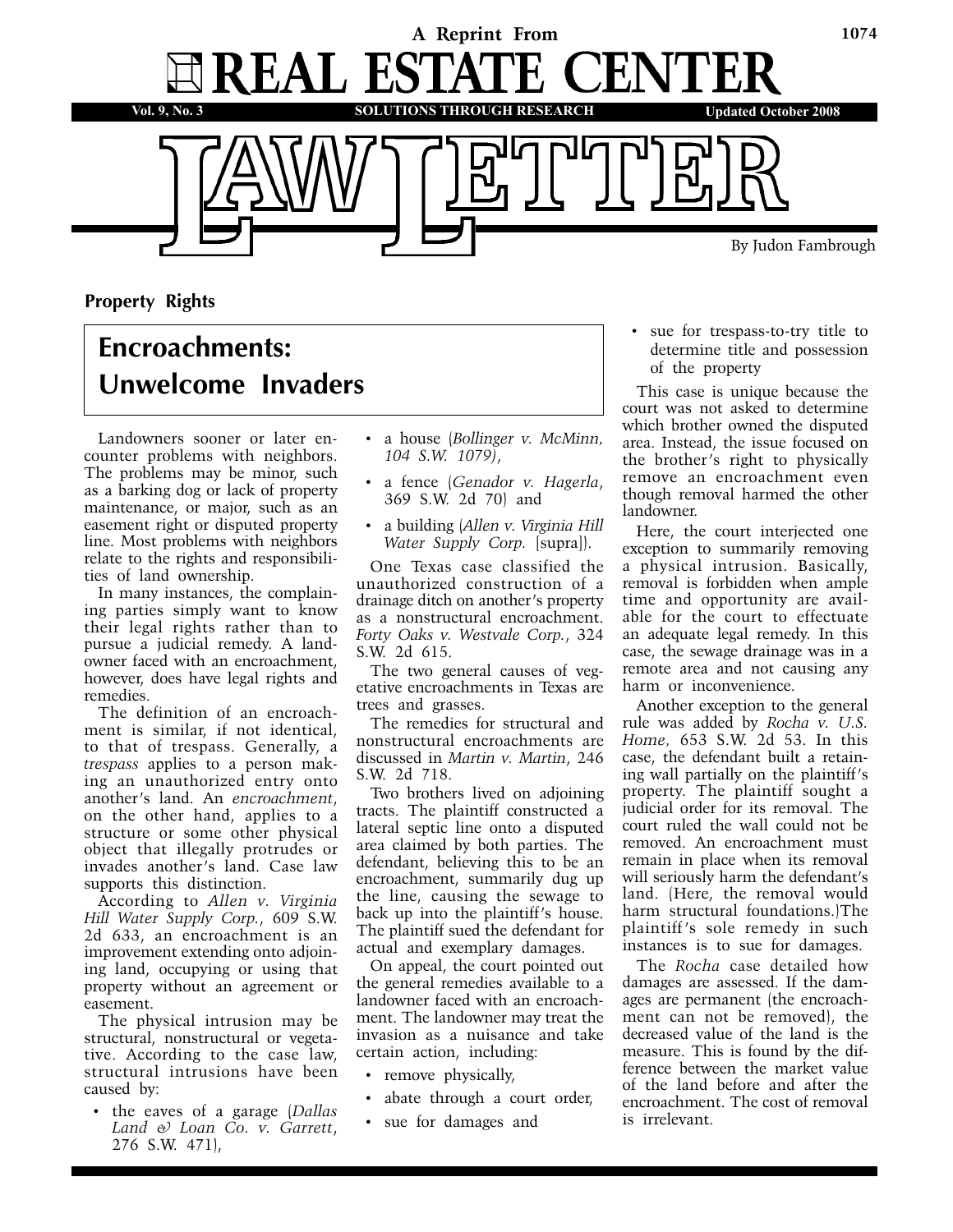If the damages are temporary (the encroachment can be removed), the measure of damage is the cost of restoring the land to its condition immediately prior to the encroachment. In addition, the value for the lost use of the land, measured by its rental, is recoverable.

Encroachments by vegetation fall into two categories, i.e., intrusions caused by trees and by grasses.

The cases involving trees have centered on three issues: (1) when can the invaded landowner cut the trees, tree limbs or roots, (2) when can the owner of the tree prevent invading limbs and roots from being cut and (3) how are damages caused by trees assessed?

A tree with all its roots and branches belongs to the owner of the soil where the trunk rests. Trees forming the actual boundary line between properties can not be removed without the consent of both landowners (*Brown v. Johnson*, 73 S.W. 49). Here the landowners had agreed that the bois d'arc hedge was the property line. Thus, the removal of any of the trees required the consent of both property owners.

When trees growing entirely on one owner's land invade another's property, either landowner may cut the limbs or roots at the property line. This rule was reiterated in the case of *Flusche v. Uselton*, 201 S.W. 2d 58, involving a land sale gone awry. The plaintiffs who wanted to buy the land sued for damages. They desired the tract primarily for the shade cast by a large pecan tree; the trunk set six inches onto the neighbor's property. The court ruled that while the plaintiffs would receive the benefit of the shade, they would have no lawful right to prevent the owner from destroying the tree. Thus, one neighbor cannot dictate the preservation of another's trees.

One of the more interesting tree cases is *Ortiz v. Spann*, 671 S.W. 2d 909. The Spanns (defendants) attempted to remove limbs from three large live oak trees protruding onto their property. The plaintiffs (owners of the trees) sought injunctive relief to prevent the Spanns' trimming them at the property line. The plaintiffs asked for and received a summary judgment because the limbs had acquired an easement,

created either by implication or prescription.

Even though the summary judgment was reversed on appeal and the issue remanded for trial, the question remains. Can a tree limb protruding onto another's land for a number of years create an easement insuring its future preservation? No further appellate cases have addressed the question.

Two Texas cases have addressed the issue of damages caused by trees. The case of *Galveston, H. & S. A. R. Co. v. Spinks*, 36 S.W. 780, involved damages caused by nonintruding trees. The defendantrailroad company owned a strip of land for its rail line. The plaintiff owned cultivated land on either side.

The strip contained tall shade trees. The trees damaged the nearby lands by the shade they cast and by the water and nutrients they drained from the soil. The plaintiff sued for damages.

The appellate court held that a landowner cannot be compelled to remove a natural growth of trees nor be liable for the damage they cause when the roots and branches do not penetrate or overhang (encroach) onto the neighbor's property.

Two recent unpublished Texas cases dealt with tree encroachments. The courts reached different results because one was based on case precedents (prior appellate decisions), while the other was based on the Restatement of Torts (what legal scholars think the law should be).

The first case, Withdraw v. Armstrong, 2006 WL 3317714, involved tree roots intruding on Neighbor A's property. The tree was located entirely on Neighbor B's property. Instead of cutting the roots at the property line, Neighbor A drilled holes and injected poison killing the tree. Neighbor B successfully sued Neighbor A for \$5,000 in damages.

The primary issue was whether the injection of poison constituted a trespass. The appellate court held it did. "A person commits trespass by causing or permitting a thing to cross the boundary of the premises," citing City of Arlington v. City of Fort Worth, 873 S.W. 2d 765. "Every unauthorized entry is a trespass even if no damage is done," citing General Mills Rest, Inc. Tex. Wings, Inc., 12 S.W. 3d 827.

The second case, Westergard v. Whatley, 1995 WL 44700, involved a 65-year-old cedar elm tree overhanging Neighbor A's property. The tree trunk was located entirely on Neighbor B's property. At the roof tops of both neighbors' houses, the tree split into two large branches. One branch that weighed about 3,000 pounds extended above Neighbor A's house.

A 90 mile-per-hour wind blew through the area causing the branch to fall on Neighbor A's chimney and through the roof. Neighbor A sued Neighbor B for damages alleging the tree and the neighbor's actions constituted negligence, nuisance and a trespass.

The appellate court dismissed the charge for negligence and concentrated on whether a nuisance or trespass occurred. The definitions of nuisance and trespass cited by the court and contained in the Restatement of the Torts, required an intentional entry or invasion onto the land of another.

In this case, the tree branch extending across A's property was not intentional. "We further concluded this testimony provides some basis for reasonable minds to conclude that the Whatleys (Neighbor B) did not intentionally act to cause the tree to overhang appellant's (Neighbor A's) property." Thus, no liability arose in the case.

In summary, the definition of trespass varies considerablly between Texas case law and the Restatement of Torts. The outcome of the similar cases in the future involving trees and tree limbs depends on which definition the appellate court chooses to follow, giving uncertainty to the law.

According to Texas law, an unpublished appellate decision has no precedential value on future cases. The decisions may be used to ascertain how courts may rule in the future with no binding effect.

Finally, the court ruled on the issue of unlawful tree removal in *Burris v. Krooss*, 563 S.W. 2d 875. One landowner cut shade trees before ascertaining the boundary line. The neighbor who lost the trees sued for damages.